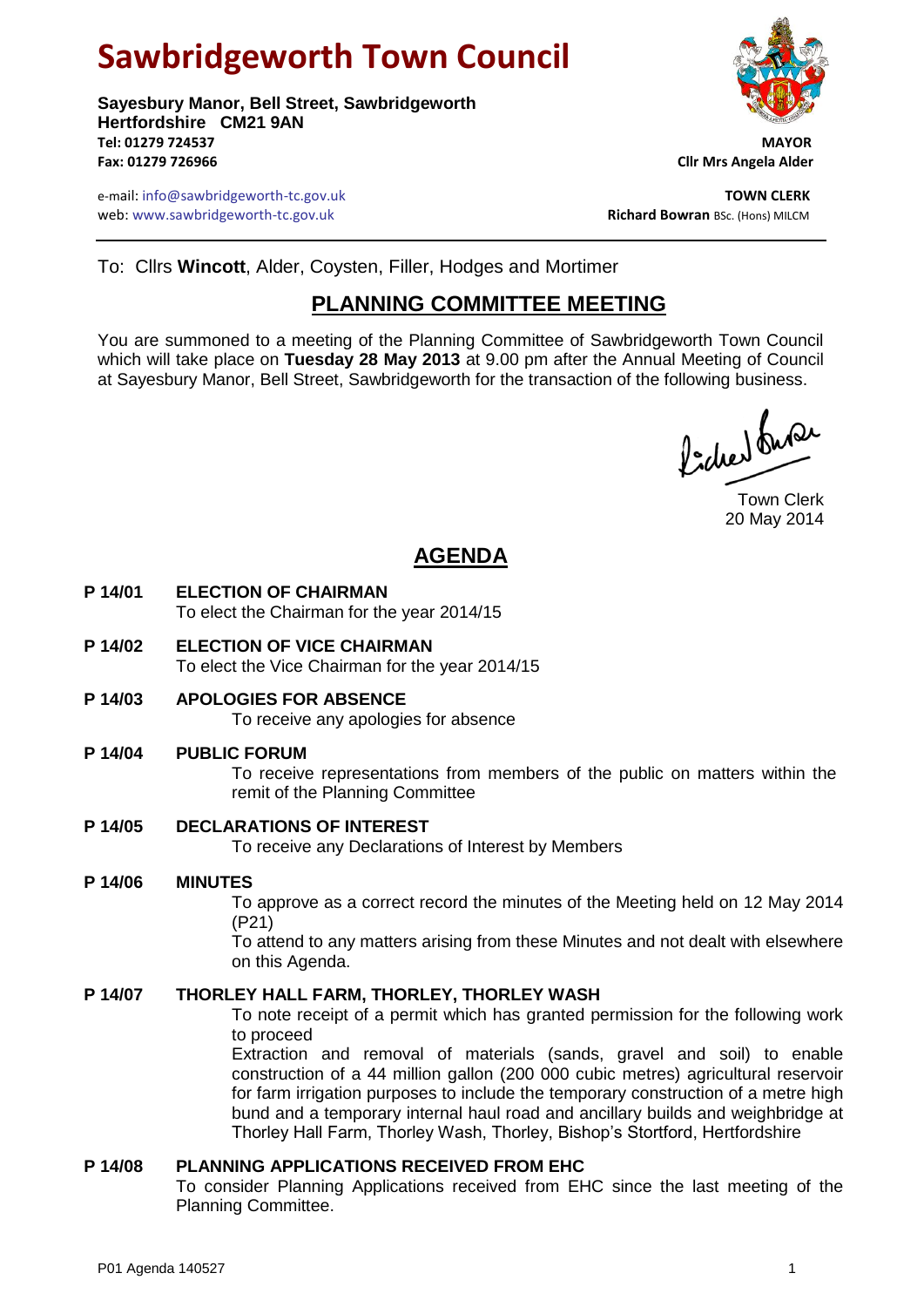| 3/14/0671/AD/FM: 08/05/14<br><b>78 London Road</b><br>2no externally illuminated facia signs,<br>1no non illuminated facia sign and 1no<br>externally illuminated projecting sign -<br>Mr Hasan Akdogan                                                                                                                                                              |  |
|----------------------------------------------------------------------------------------------------------------------------------------------------------------------------------------------------------------------------------------------------------------------------------------------------------------------------------------------------------------------|--|
| 3/14/0732/FP/SE: 08/05/14<br>Land to rear of, The Forebury<br><b>Substation, The Forebury</b><br>Erect new detached four bedroom<br>dwelling with associated garage and<br>parking (amended scheme)<br>Rambledale Ltd                                                                                                                                                |  |
| 3/14/0759/FP/NM: 12/05/14<br>23 West Road<br>Single<br>storey rear extension<br>and<br>insertion of dormer windows to the front<br>and rear - Ms Vicky Andrews                                                                                                                                                                                                       |  |
| 3/14/0791/FP/SE: 14/05/14<br><b>16 Station Road</b><br>Sub-division of Public House to create<br>1no. 2 bedroomed dwelling and 1no. 3<br>bedroomed dwelling - Mr James Croke                                                                                                                                                                                         |  |
| 3/14/0792/LB/SE: 14/05/14<br><b>16 Station Road</b><br>Sub-division of Public House to create<br>1no. 2 bedroomed dwelling and 1no. 3<br>bedroomed dwelling, demolition of 2no<br>outbuildings. Internal changes to include<br>removal and replacement of doors and<br>partitions, insertion of new staircase and<br>widening of windows to rear - Mr James<br>Croke |  |
| 3/14/0821/FP/FM: 15/05/14<br>The Leventhorpe School, Cambridge<br>Road<br>Demolition of single storey building,<br>containing redundant changing room<br>facilities and classroom<br>including<br>adjacent shed. Replacement by two<br>storey classroom block - Mrs Susan<br>Miller (Leventhorpe School)                                                             |  |
| 3/14/0844/FP/HI: 19/05/14<br>The Rivers Hospital, High Wych Road<br>Additional car park to create 44no. new<br>car parking spaces including 8no. 5<br>metre light columns and footpath link to<br>main road - Ramsay Health Care UK<br>Ltd                                                                                                                           |  |
| Mandeville Primary School, West<br>Road<br>Installation<br>of<br>single<br>modular<br>a<br>classroom for a temporary period of<br>seven years, relocation of timber<br>structure, additional hard play and 2 new<br>car parking spaces                                                                                                                               |  |